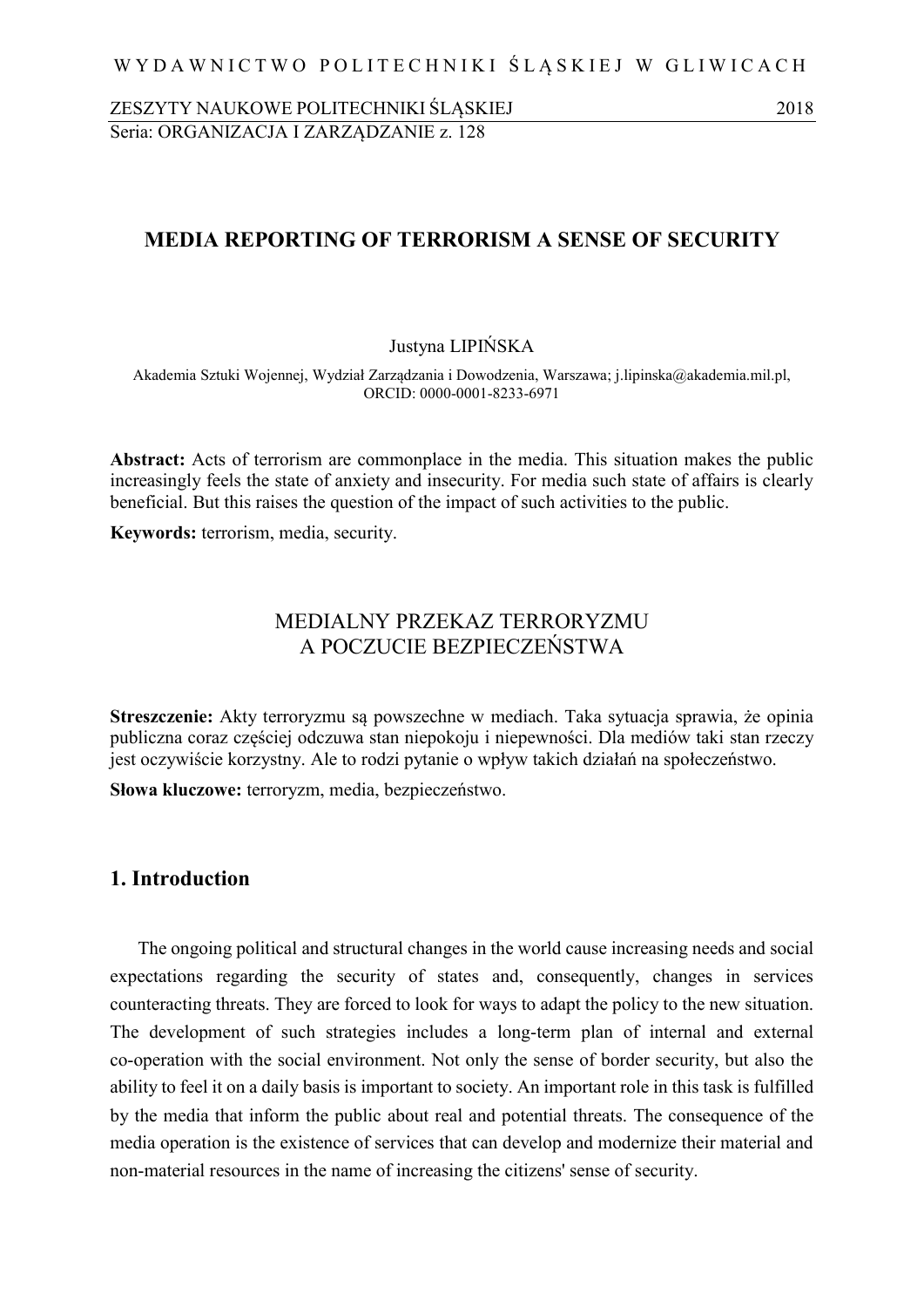The article adopted a qualitative research strategy. The aim of this study is to show the correlation between the image of the terrostic acts presented in the Polish media and the sense of security in Polish society. The subject of research is the phenomenon of security among Polish citizens. The fundamental research problem the author asked herself was the answer to the question how much the phenomenon of terrorism is shown in the media affects the postal security in the country of Polish citizens and, as a result, the institutions responsible for ensuring security are assessed.

The result of considerations is the conclusion that mass media not only inform about threats, but I can also drive and intensify them. *The media exert enormous influence on the individual's experience and shaping public opinion and social attitudes. It is a means of access to knowledge that is the backbone of many activities* (Goban-Klas, and Lipnik, 1999)*.* The conviction about the growing threat affects the increase of public acceptance for the tasks undertaken by the state through the services.

The mass media have undoubtedly played an important role in many wars. They are able to attract nations for war or discourage them. They have an equally great influence on soldiers and officers. They can shape their morale, but also affect the actions of allied services, stimulating their psychological, emotional and physical readiness to carry out tasks, and at the same time acting destructively on the opponent. The role of the media in military operations increases with technological development. Jamie Shea – NATO spokesperson during the operation in Kosovo, said: the media is not an addition, it is not only a key to the way of reporting the war, but also to winning it more and more (Anonim, 21.11.2011).

It seems that ensuring the multiplicity and diversity of information sources that constitute our knowledge about the contemporary world is  $-$  so far  $-$  the only method of dealing with internal contradictions that characterize this property of modern democratic societies. The words of Winston Churchill can be quoted here: *Free media is the worst way to inform society, but all others are even worse* (Liedel, 30.10.2012).

## **2. The influence of the media on the perception of social threats**

The use of social impact tools, such as mass media, makes it necessary to know their methods of operation, as well as the impact on recipients. Currently, theories are rejected that speak about the unequivocal and unavoidable influence of the media on the recipients, noting that the manner of receiving the message depends on many factors and the selectivity of attention. However, it is worth noting the existence of so-called the institutional paradigm, which says that the process of media communication takes place in political systems, and the media themselves are part of this system. The media, therefore, tell the public what it is supposed to think about, but they do it under the guise of the information they provide, eg by setting a hierarchy of events' importance in information services, leaving the recipient freedom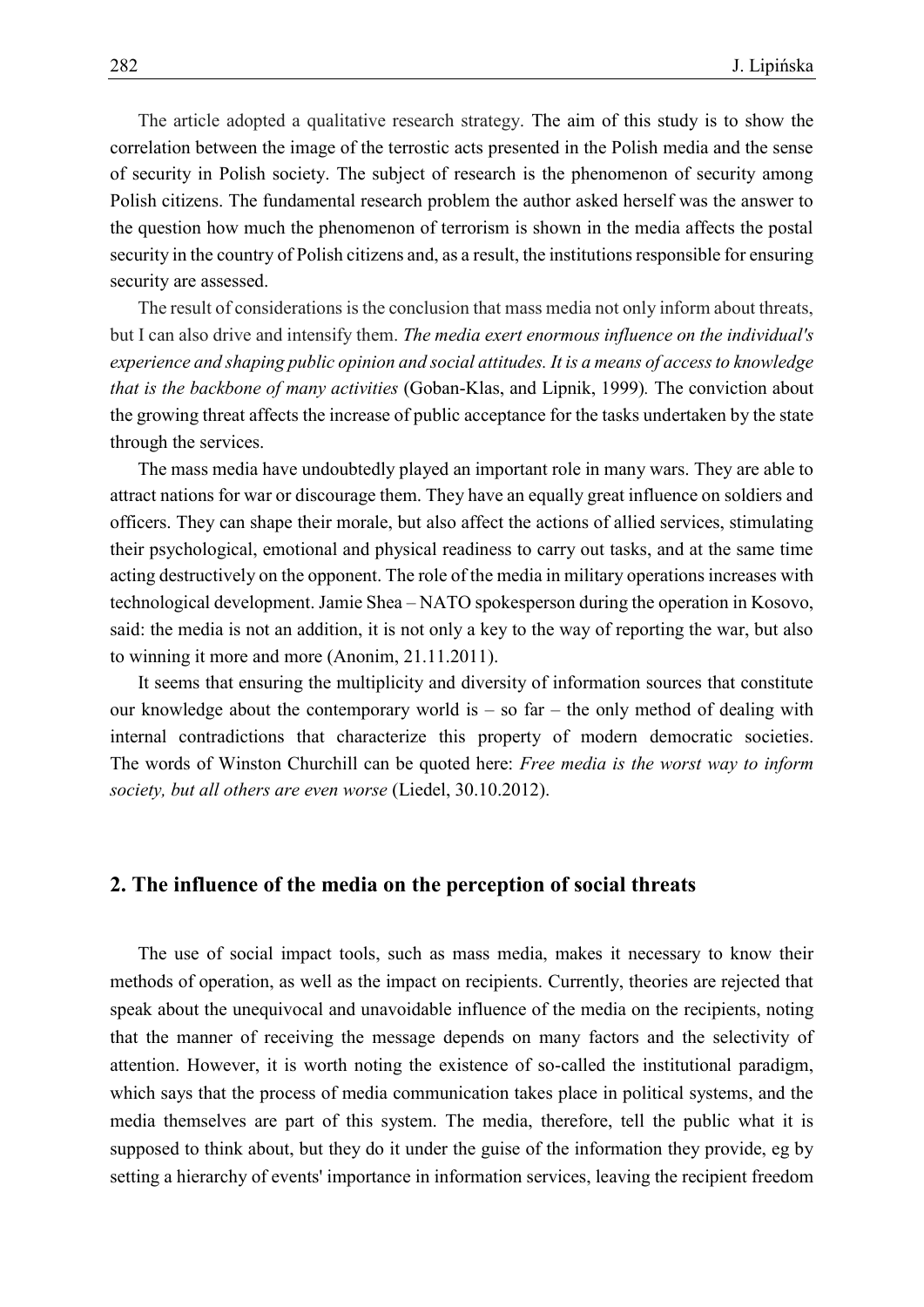of choice (Griffin, 2003). However, it raises the danger of manipulation, because our attention is focused on events that are currently exposed in the media, which we consider them to be important (Griffin, 31.10.2012). Media thus unconsciously contribute to the implementation of two conflicting goals. First of all, they justify the need for the public to fight external and internal threats manifesting themselves in the form of terrorism, and secondly, they help terrorists reach their public to their ideas and, in turn, intimidate the public by enforcing their goals. However, the problem of media influence on the actions of governments fighting terrorists seems more serious. It takes place thanks to the speed of transmission, which is the hallmark of modern mass communication. According to B. Hoffman, it is this feature *that makes television not so much an opinion leader, but a "drive of politics", its presenters and commentators are outdistancing in determining options available to the government or in interpreting possible reactions of public opinion and their repercussions* (Hoffman, 1999)*.*

Mass media are a tool for influencing the public. Today, they give a mandate in the form of support for the activities of state institutions. It is a force to be reckoned with, and should strive to understand and use it, especially for purposes related to universal security.

The picture of war in television media is one of the examples of their impact on society. The critical phenomenon of recent years, however, is terrorism, which is used to increase the viewership of TV stations. The terrorists themselves also use it. Brian Jenkins, an expert on terrorism and security at RAND Corporation, said in 1974 *that terrorism is a theater*, and terrorist attacks are often carefully planned in such a way as to attract media attention (Hoffman, 30.05.2009). An important feature of terrorism is that its activities are most often directed at groups or people who have no direct impact on the accomplishment of the objectives posed by terrorists. Terrorist activities must be characterized by a significant psychological effect and a high social and media response – only then can a given terrorist act be effective (Otlowski, 31.10.2012). Therefore, it can be stated that without observers and without those who report events from around the world to observers, terrorism would not exist. The condition for the existence of terrorism is fear. To arouse fear is to communicate to people that they have something to be afraid of. Terrorism is based on a theatrical approach to the events taking place. Direct reports from "places of events", photos of victims of terrorist attacks and the hysteria caused by journalists to increase viewership are the best "allies" of terrorism (Liedel, 30.10.2012).

### **3. Terrorism on television**

In the surveys conducted by CBOS in 2010, respondents were asked, among others question: where would you personally want to learn about potential terrorist threats? A summary of the answers obtained is shown in Figure 1.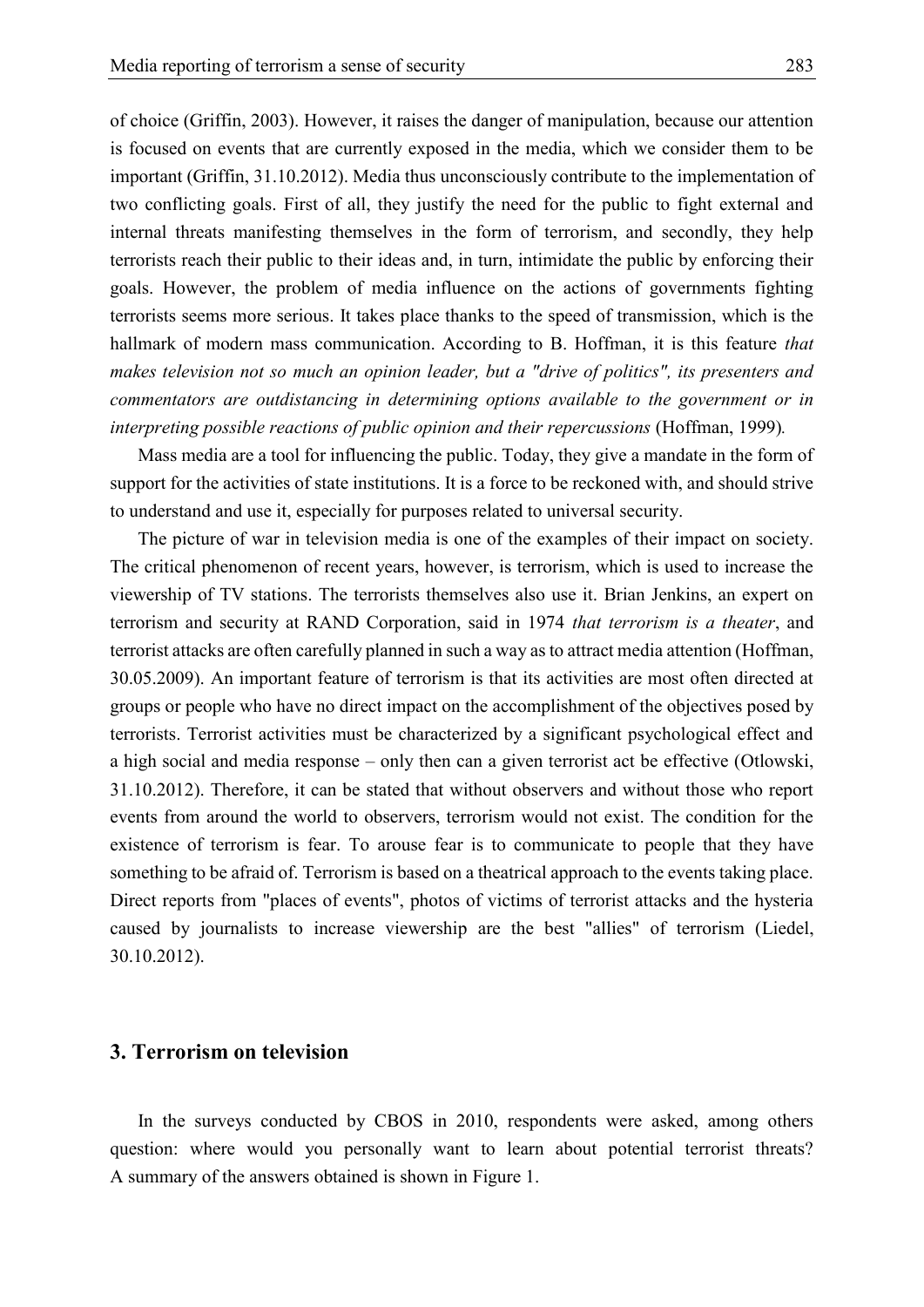

Note: Percentages do not add up to 100, because subjects could indicate more than one answer.

**Figure 1.** Sources of knowledge about potential terrorist threats. Adapted from: "The role of general government institutions in the field of informing citizens about terrorist threats", CBOS, 2010, p. 9.

In the first place in terms of the frequency of indications, there are television programs (86%), which are preferred by all socio-demographic groups. Second place radio programs (47%) were more frequently mentioned by farmers. The supporters of press publications are, first of all, representatives of the management and specialists with higher education, as well as middle personnel and technicians. The frequency of indications on the Internet increases with the education of the respondents, and decreases with age - the majority of supporters of using thematic websites are among people with higher education and students, as well as people under 25 years of age.

That's why it's not surprising that the media is showing terrorist acts on TV so often and willingly. For example, there are broadcasts from the following events:

- the massacre of Israeli athletes at the Olympics in Munich in 1972. It was watched by 500 million viewers,
- events from 1975 a meeting of ministers of oil producing countries at the OPEC headquarters in Vienna. The terrorists led by Ilich Ramirez Sanchez (known as "Carlos" or "Jackal") stormed into the room and demanded an airplane. The request has been met. Carlos escaped with the hostages from the building only when television and journalists arrived (Hoffman, 1999);
- detention of 52 hostages at the American Embassy in Tehran in 1979;
- events from 1980 in Italy. The Red Brigades have achieved a significant propaganda victory by negotiating the abducted judge Giovanna D'Urso through newspapers, radio and television;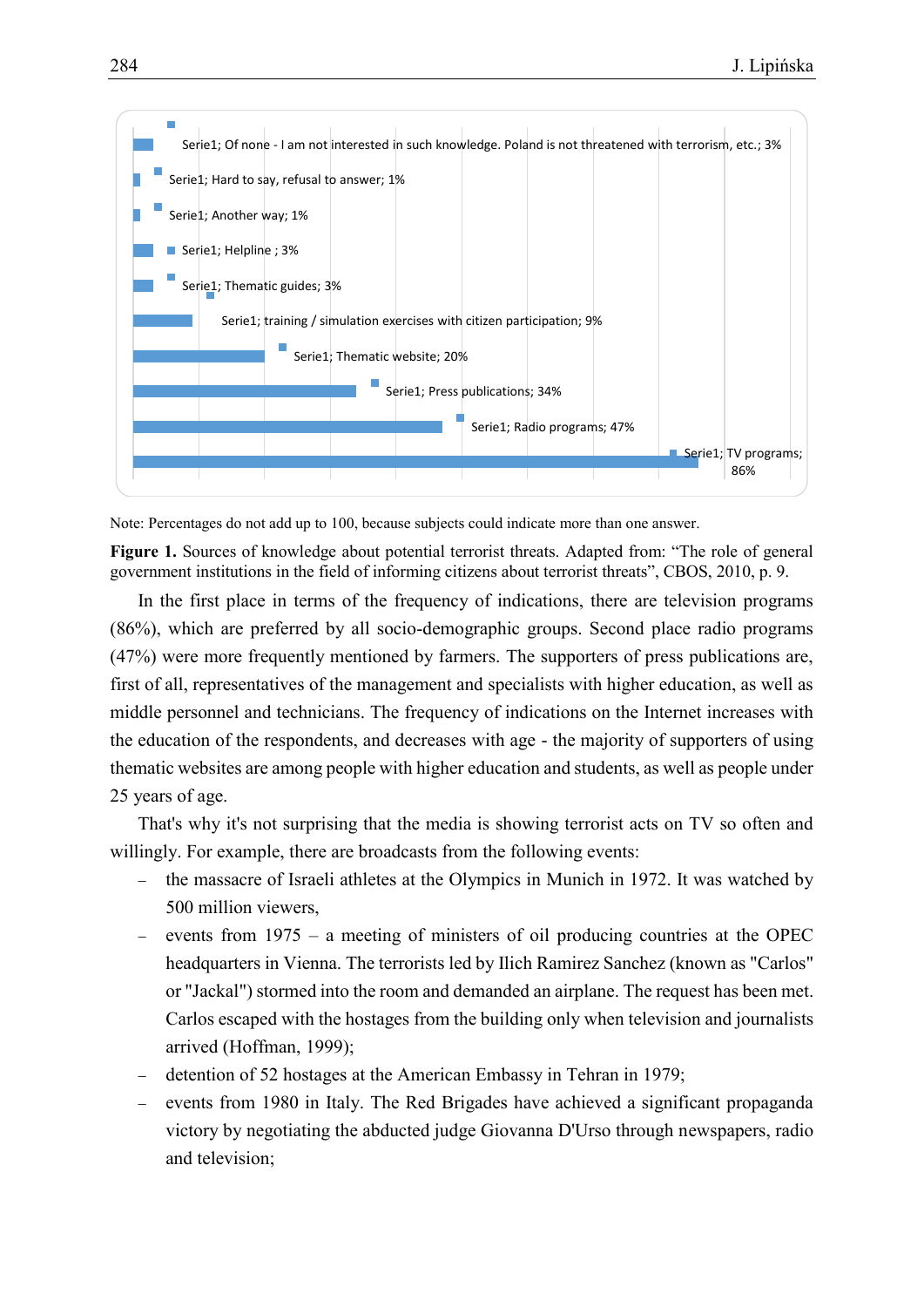- the abduction of the TWA aircraft by Lebanese terrorists in 1985 (Hoffman, 1999);
- interviewing the leader of one of the terrorist organizations. This is an extreme example of an incident that occurred in the mid-1980s, when NBC station reporters found Abu Abbas, sought after by the US security authorities from the Palestine Liberation Front, the organizer of the kidnapping of the Italian passenger ship, "AchilleLauro" (Białek, 2005);
- events from September 11, 2001. Photographs of Boeing 767 hitting the WTC towers found themselves in all major newspapers (Białek, 2005);
- action carried out on October 23, 2002 in the theater hall at Dubrovka;
- action carried out on 1 September 2004 at the school in Beslan.

# **Terrorism on the Internet**

In the 1990s, the third information revolution began, due to the launch of the Internet. Report of the UN Office on Drugs and Crime, pt. Internet usage for terrorist purposes (Internet as a tool for terrorist intentions) was created in cooperation with the Task Force for Combating Terrorism. The authors define the growing use of the Internet by terrorists as a rapidly growing phenomenon. The authors of the report, bearing in mind the global reach of the Internet, exchange various possibilities of using it by terrorists, including down:

- propaganda,
- financing of terrorism,
- $-$  training,
- communication,
- carrying out attacks, including cyber-terrorist ones (United Nations, 2012).

For example, some events can be cited here, published via terrorist-based internet broadcasts (Anonim, 30.10.2012):

- February 2002 execution of Daniel Pearl, a journalist with dual US-Israeli citizenship. Shown in the OGRISH.COM service. This is the first movie related to the subject of terrorism,
- May 2004 the first publicized execution of Nick Berg in Iraq. He was an American businessman,
- the case of Paul Johnson, an American engineer living in Arabia. The video of Johnson's death was posted on an Islamic website on June 15, 2004, killed by a group that is part of Al Qaeda. The group was led by Abdel Aziz al-Muqrin,
- June 2004 chopping off the head of Kim Sun Il, a South Korean citizen. Other victims were: Egyptians, Bulgarians, Turks, as well as Iraqis cooperating with the coalition forces. In addition, they often died and die from the hands of terrorists: soldiers, government employees, intelligence agents, as well as businessmen and employees of technical sectors. Very few kidnapped manages to survive,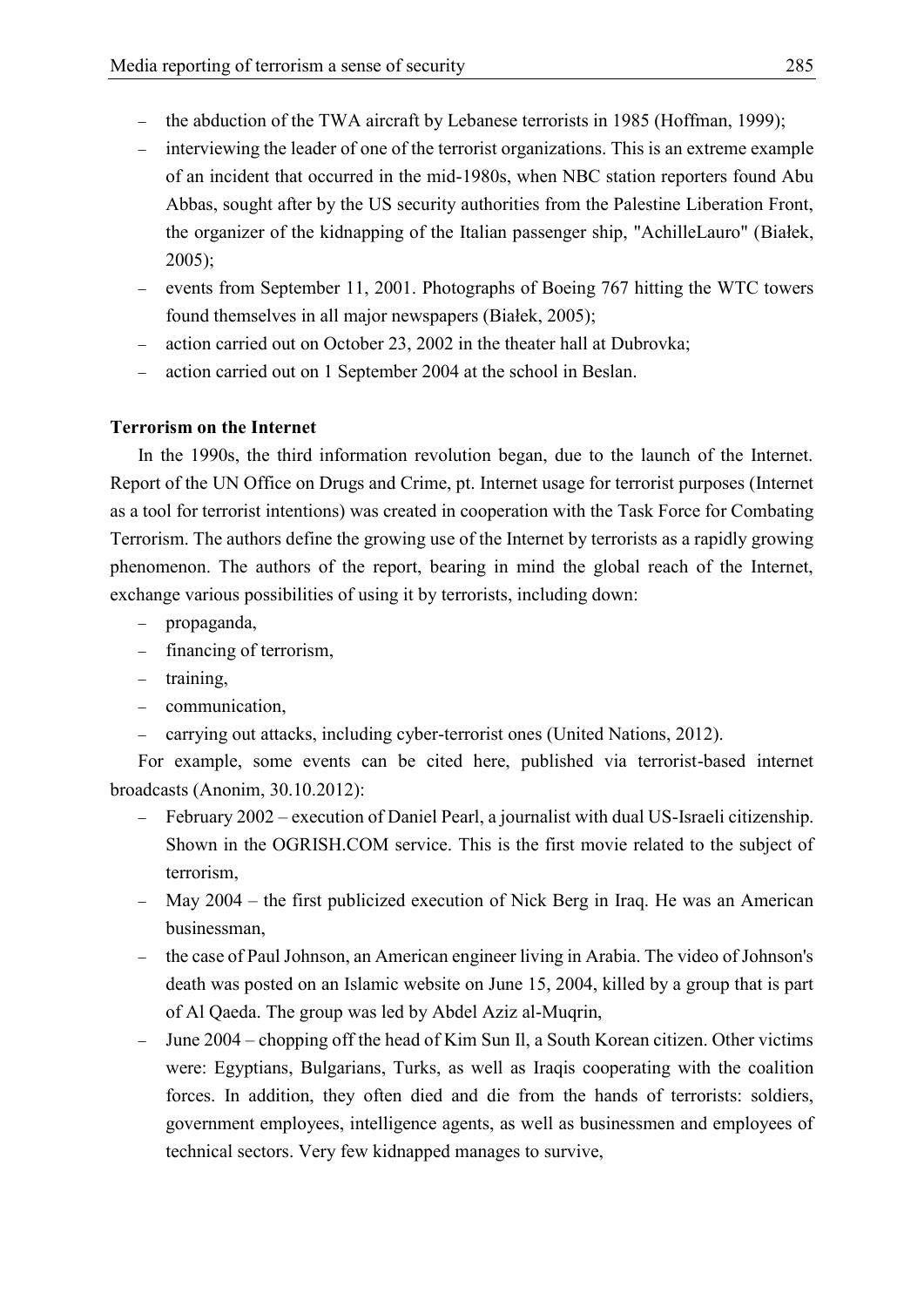On October 28, 2004, Teresa Borcz, a Polish citizen who had an Iraqi passport, was kidnapped. An unknown group kidnapped her near her home in Baghdad. The situation ended with the release of the hostage. In Poland, a discussion on the withdrawal of troops from the country over the Tigris and the Euphrates began at that time.

On the other hand, the possibility of using the Internet for counterterrorism activities is underlined. It can be them, among others monitoring of discussion groups run by jihad fighters and their websites and other communication channels. The global network makes it easier for the services to collect information about people suspected of terrorist activity and their surveillance. At the same time, the necessity of using the legal methods in this way, respecting human rights, is also marked. According to the authors of the report, this should be done through consistent legal solutions, adopted by UN members, leading to a fuller or more effective monitoring of the Internet (United Nations, 2012).

### **4. A sense of threat from terrorist attacks among Poles**

In September 2005, after the attacks in London and Egypt, Poles were asked if they felt threatened by terrorist attacks. The conviction that Poland may become the target of terrorist attacks on the part of Muslim fundamentalists is still almost universal (83%). However, the social intensity of these fears has changed – currently, 1/3 of respondents express their concerns (34%), whereas in October 2004 it was almost half (48%). Threats are not felt by 13% of respondents, of which 2% are not afraid of attacks at all (Table 1).

#### **Table 1.**

| Do you agree       | Indications of respondents according to research dates                                                |             |      |             |    |    |                |                |    |                |      |     |     |    |    |                |
|--------------------|-------------------------------------------------------------------------------------------------------|-------------|------|-------------|----|----|----------------|----------------|----|----------------|------|-----|-----|----|----|----------------|
| with the opinion   | VI                                                                                                    | VII         | VIII | IX          | X  | ΧI | XІІ            | П              | IV | V              | VI   | VII | VII | IX | X  | <b>VIII</b>    |
| that Poland may    |                                                                                                       |             | 2003 |             |    |    |                |                |    |                | 3004 |     |     |    |    | 2005           |
| become the         |                                                                                                       |             |      |             |    |    |                |                |    |                |      |     |     |    |    |                |
| target of          |                                                                                                       |             |      |             |    |    |                |                |    |                |      |     |     |    |    |                |
| terrorist attacks  |                                                                                                       |             |      |             |    |    |                |                |    |                |      |     |     |    |    |                |
| on the part of     |                                                                                                       | in percents |      |             |    |    |                |                |    |                |      |     |     |    |    |                |
| Muslim             |                                                                                                       |             |      |             |    |    |                |                |    |                |      |     |     |    |    |                |
| fundamentalists?   |                                                                                                       |             |      |             |    |    |                |                |    |                |      |     |     |    |    |                |
| I definitelyagree  | 13                                                                                                    | 24          | 18   | 15          | 26 | 37 | 26             | 50             | 48 | 47             | 41   | 44  | 45  | 49 | 48 | 34             |
| I ratheragree      | 40                                                                                                    | 44          | 44   | 43          | 44 | 38 | 45             | 37             | 38 | 39             | 40   | 39  | 36  | 34 | 34 | 49             |
| <b>I AGREE</b>     | 53                                                                                                    | 68          | 62   | 58          | 70 | 75 | 71             | 87             | 86 | 86             | 81   | 83  | 81  | 83 | 82 | 83             |
| I do not agree     | 30                                                                                                    | 18          | 23   | 25          | 16 | 14 | 17             | 7              | 8  | 8              | 11   | 10  | 9   | 9  | 10 | 11             |
|                    | 9                                                                                                     | 5           | 4    | 8           | 6  | 4  | $\overline{4}$ | $\overline{2}$ | 3  | $\overline{c}$ | 3    | 3   | 4   | 4  | 3  | $\overline{2}$ |
| definitelydisagree |                                                                                                       |             |      |             |    |    |                |                |    |                |      |     |     |    |    |                |
| <b>IDONOT</b>      | 39                                                                                                    | 23          | 27   | 33          | 22 | 18 | 21             | 9              | 11 | 10             | 14   | 13  | 13  | 13 | 13 | 13             |
| <b>AGREE</b>       |                                                                                                       |             |      |             |    |    |                |                |    |                |      |     |     |    |    |                |
| Hard to say        | 9                                                                                                     | 8           | 11   | $\mathbf Q$ | 9  | 6  | 8              | 4              | 4  | 4              | 5    | 4   | 6   | 4  | 5  | 4              |
|                    | $N_{i+1}, C_{i+1}, \ldots, D_{i}, 1, \ell, C_{i+1}, \ldots, 1, D_{i} (1, 1, 1/2) \cap \ell$<br>$\sim$ |             |      |             |    |    |                |                |    |                |      |     |     |    |    |                |

*Opinion on the state of threat to Poland by terrorist attacks on the part of Muslim fundamentalists*

Note: Centrum Badań Społecznych, BS/144/2005, p. 2.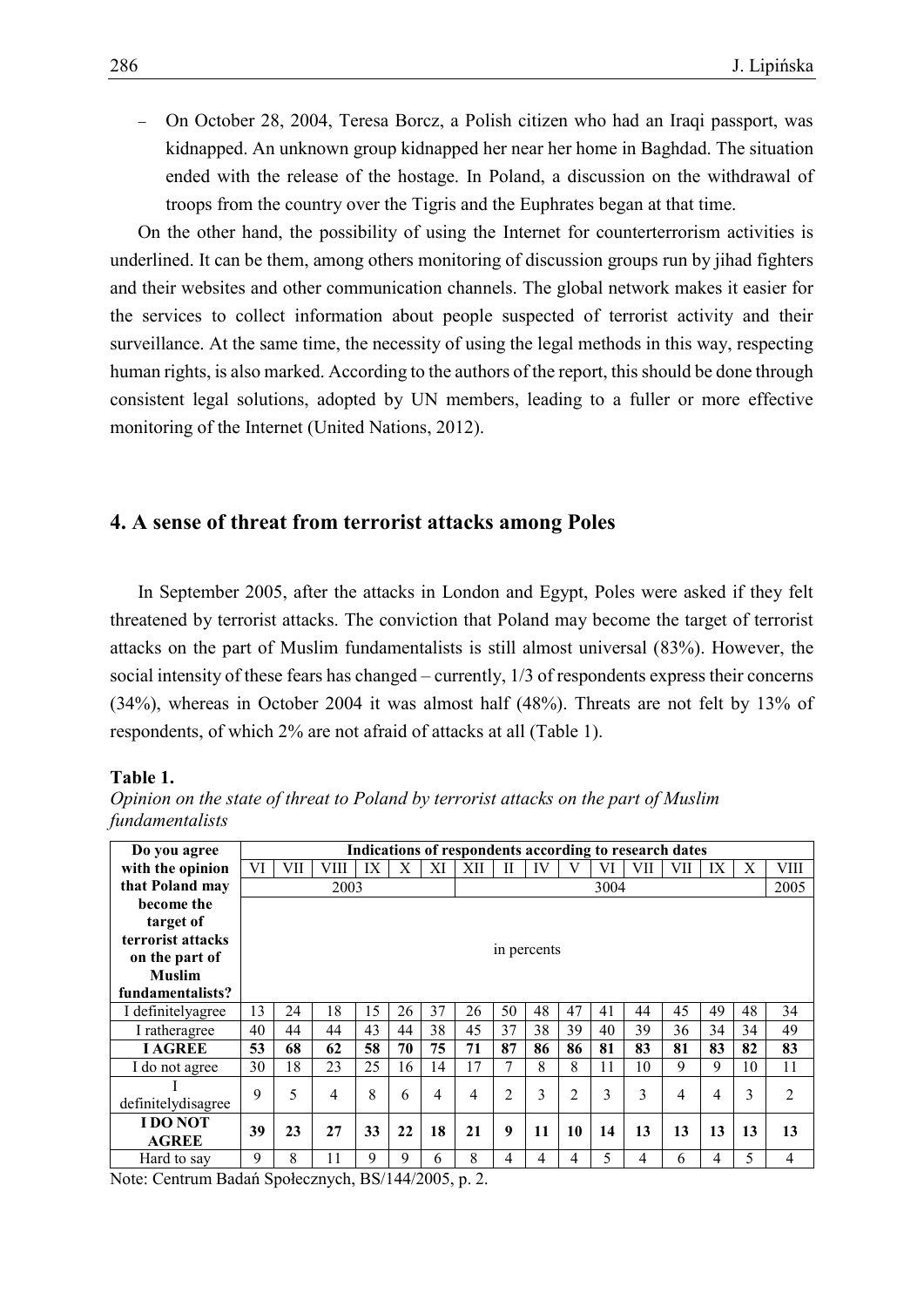Since April 2004, the percentage of respondents personally experiencing the threat of terrorist attacks has decreased slightly (by 5%). Such concerns were expressed by 56% of the respondents, 18% of whom said they were afraid of them, while slightly above 42% did not feel a direct threat (Table 2).

#### **Table 2.**

|                                  | Indications of respondents according to research dates |      |      |      |      |      |      |  |  |  |  |
|----------------------------------|--------------------------------------------------------|------|------|------|------|------|------|--|--|--|--|
| Do you personally fear terrorist | XI                                                     | XН   | VI   | XII  | Ш    | ΙА   | VIII |  |  |  |  |
| attacks or not?                  | 2001                                                   | 2001 | 2002 | 2003 | 2004 | 2004 | 2005 |  |  |  |  |
|                                  | in percents                                            |      |      |      |      |      |      |  |  |  |  |
| Yes, I'mafraid                   | 12                                                     | 11   | 11   | 15   | 29   | 22   | 18   |  |  |  |  |
| Yes, I'mratherafraid             | 27                                                     | 28   | 27   | 37   | 35   | 39   | 38   |  |  |  |  |
| I'M AFRAID                       | 39                                                     | 39   | 38   | 52   | 64   | 61   | 56   |  |  |  |  |
| No, I'm not really afraid        | 38                                                     | 36   | 37   | 30   | 24   | 27   | 29   |  |  |  |  |
| No, I'm not afraid at all        | 22                                                     | 21   | 20   | 10   | 10   |      | 13   |  |  |  |  |
| <b>I DO NOT FEAR</b>             | 60                                                     | 57   | 57   | 40   | 34   | 38   | 42   |  |  |  |  |
| Hard to say                      | ◠                                                      |      |      | 8    |      |      |      |  |  |  |  |

*The level of Poles' concerns about attacks*

Note: Centrum Badań Społecznych, BS/144/2005, p. 2.

The feeling of a personal threat of terrorism was much more often declared by women (64%) than men (48%). Less vulnerable were also the youngest respondents (58%), students (54%), those with higher education (55%) and people with the highest income (58%). Both concerns are strongly related to each other. Almost 2/3 (62%) of Poles were convinced that our country could become the target of terrorist attacks and fear them personally. However, 3/4 of the respondents (74%) did not notice such a threat and personally felt safe (Table 3).

### **Table 3.**

*Opinions on the potential threat of terrorist attacks by Muslim fundamentalists*

| Do you agree with the opinion that Poland                                         | Do you personally fear terrorist attacks or not? |                |                    |  |  |  |  |  |
|-----------------------------------------------------------------------------------|--------------------------------------------------|----------------|--------------------|--|--|--|--|--|
| may become the target of terrorist acts on<br>the part of Muslim fundamentalists? | I'm afraid                                       | I'm not afraid | <b>Hard to say</b> |  |  |  |  |  |
| <b>LAGREE</b>                                                                     | 62                                               | 36             |                    |  |  |  |  |  |
| <b>NIE ZGADZAM SIE</b>                                                            | 26                                               | 74             |                    |  |  |  |  |  |
| I do not agree                                                                    |                                                  |                |                    |  |  |  |  |  |

Note: Centrum Badań Społecznych, BS / 144/2005, p. 1.

In Poland, the threat of terrorism at the end of 2016 was less felt than it was in the first half of 2016 (especially after the March attack in Brussels) and in 2015. On this sense, the threats were influenced by a series of attacks in Western Europe, which initiated the attack on the French weekly "Charlie Hebdo "in January 2015. Currently, almost half of Poles (49%) consider real threats of terrorism in Poland. Quite peculiar is that there are more and more people who are convinced that this problem is exaggerated (increase from  $21\%$  to  $27\%$ ), and  $$ to a lesser extent – completely questioning the existence of such a threat in Poland (from 13% to 17%) (Figure 1).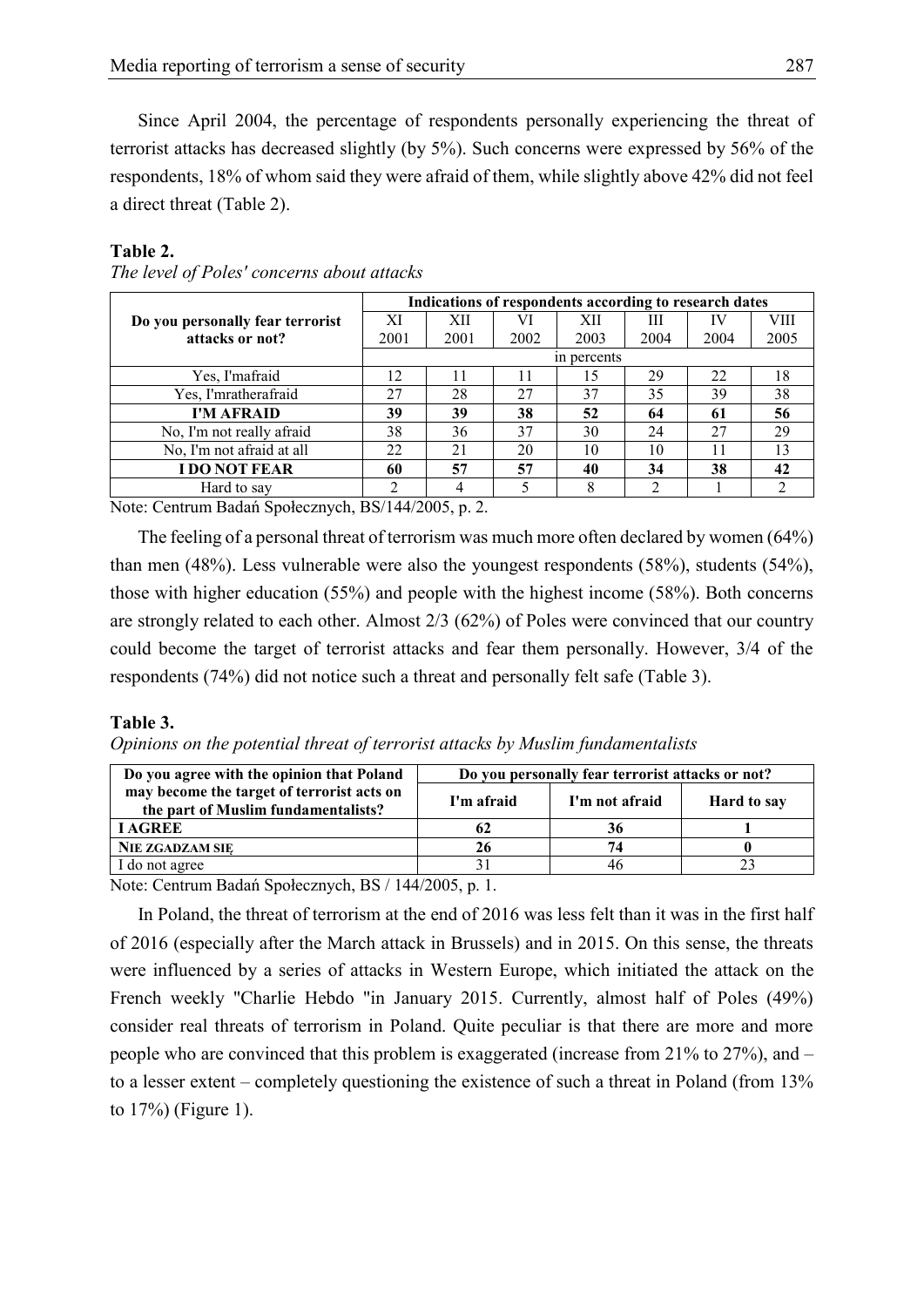

**Figure 2.** Changes in the perception of a terrorist threat among Poles in 2010-2016. Adapted from: "Centrum Badań Społecznych", No 127/2016, p. 1.

Over two fifths of respondents (43%) believe that there is a real threat of terrorism in Poland. It is worth noting that since the measurement from less than three years ago, this percentage has increased by 11 points, which means that the possibility of a coup seems to Poles now more likely than at that time. The conviction that the threat of terrorism is exaggerated is expressed by over a quarter of respondents (28%), while slightly fewer people (24%) do not see it at all.

Although seven out of ten Poles consider the terrorist threat to be more or less likely, relatively few (26%, 9 points less than in 2011) personally are afraid of attacks. Nearly threequarters of the respondents (72%, from 2011 an increase of 9 points) do not have such concerns. In 2013-2015, concerns related to terrorist attacks also increased considerably. Although most respondents (57%) are not afraid of them, however, since 2013, this group has decreased by 15 points. The level of concerns in 2015 was the highest in five years, but still lower than in the years 2003-2005 (Table 4).

#### **Table 4.**

|                                                        | Indications of respondents according to research dates |             |          |          |      |    |      |     |      |          |          |          |    |            |  |      |
|--------------------------------------------------------|--------------------------------------------------------|-------------|----------|----------|------|----|------|-----|------|----------|----------|----------|----|------------|--|------|
| Do you personally<br>fear terrorist<br>attacks or not? | 2001                                                   |             | 20<br>02 | 20<br>03 | 2004 |    |      |     | 2005 | 20<br>10 | 20<br>11 | 20<br>13 |    | 2015       |  | 2016 |
|                                                        | IX                                                     | XІI         | VI       | XН       | Ш    | IV | VIII | VII |      |          | Ш        | XII      | IV | <b>VII</b> |  |      |
|                                                        |                                                        | in percents |          |          |      |    |      |     |      |          |          |          |    |            |  |      |
| Yes, I'm afraid                                        | 12                                                     |             | -1       | 15       | 29   | 22 | 18   | b   |      |          | O        | 14       | 13 | 10         |  |      |
| Yes, I'm rather<br>afraid                              | 27                                                     | 28          | 27       | 37       | 35   | 39 | 38   | 19  | 28   | 21       | 32       | 37       | 36 | 36         |  |      |
| I'M AFRAID                                             | 39                                                     | 39          | 38       | 52       | 64   | 61 | 56   | 25  | 35   | 26       | 41       | 51       | 49 | 46         |  |      |

*Opinions on concerns about terrorist attacks in 2001-2015*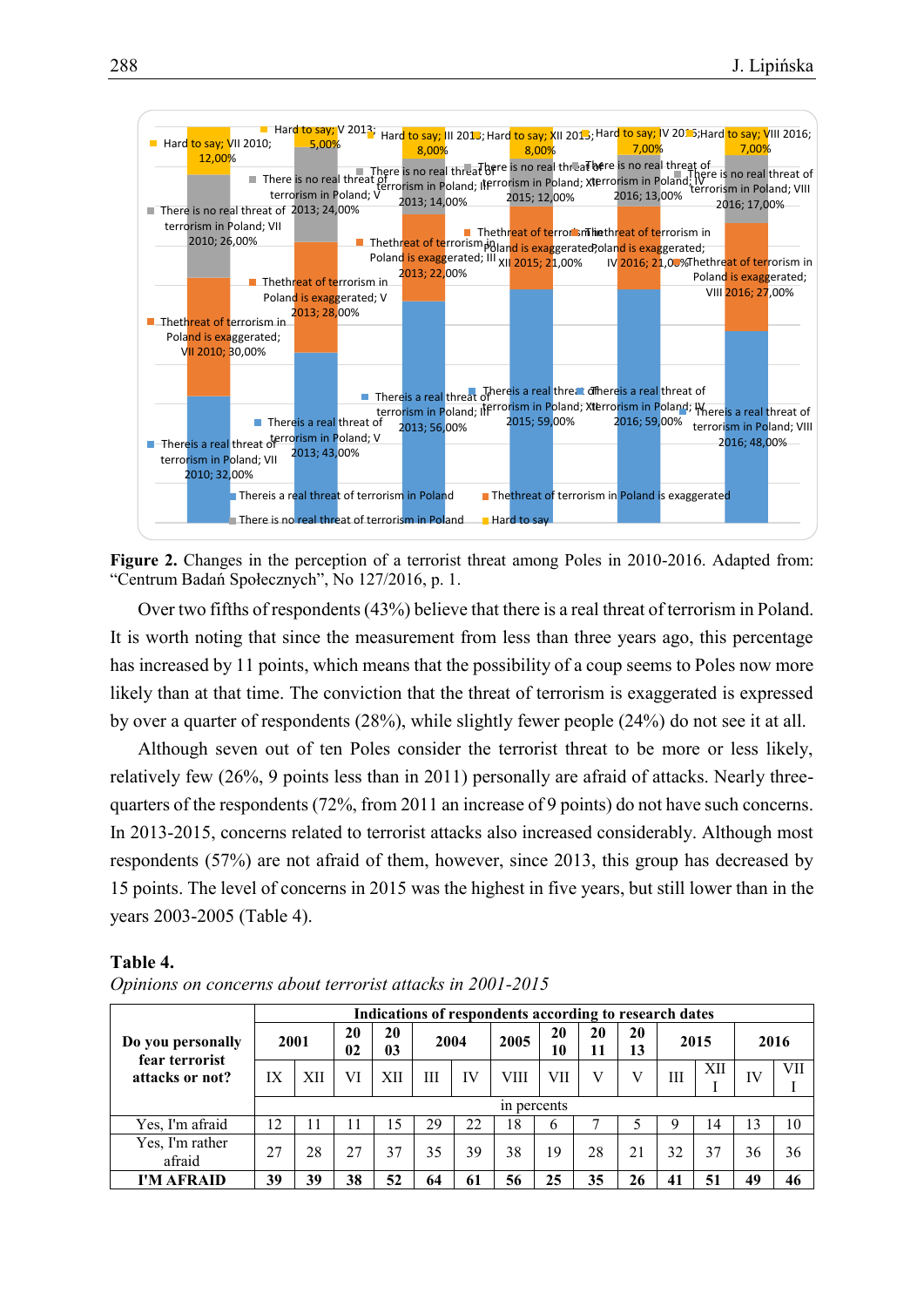| No, I'm not really<br>afraid | 38 | 36         | 37 | 30 | 24     | 28 | 29 | 43 | 40 | 41     | 41     | 35     | $\gamma$   | 37 |
|------------------------------|----|------------|----|----|--------|----|----|----|----|--------|--------|--------|------------|----|
| No, I'm not afraid at<br>all | 22 | າ 1<br>∠ । | 20 | 10 | 10     |    | 13 | 29 | 23 | 31     | 16     | 12     | າາ<br>- 12 |    |
| I DO NOT FEAR                | 60 | 57         | 57 | 40 | 34     | 38 | 42 | 72 | 63 | 72     | 57     | 47     | 49         | 52 |
| Hard to say                  |    | 4          |    | 8  | ◠<br>↵ |    |    |    |    | $\sim$ | $\sim$ | ⌒<br>∸ | ⌒          |    |

**Cont. table 4.**

Note: Centrum Badań Społecznych No 127/2016, p. 3.

In general, the preparation of Polish authorities and state institutions for the prevention of terrorist attacks is criticized. Earlier, most citizens by mid-2016 had negatively assessed their preparation for the prevention of terrorist attacks. At the end of 2016, more than two-fifths of respondents believe that Polish authorities and state institutions are well prepared to prevent terrorism, and a third (33%, a decrease by 30 points) is of the opposite opinion.



**Figure 3.** Opinies about the preparation of Polish authorities for terrorist attacks. From Centrum Badań Społecznych No 127/2016, p. 4.

Those convinced that state institutions are well prepared to prevent terrorist attacks are less likely to be afraid of such attacks than those criticized by the Polish authorities in this matter (Table 5).

### **Table 5.**

*A juxtaposition of the opinion of one's own sense of threat of terrorist attacks and the preparation of Polish authorities for them*

| Do you agree with the opinion that the Polish                                                | Do you personally fear terrorist attacks or not? |                |                    |  |  |  |  |  |
|----------------------------------------------------------------------------------------------|--------------------------------------------------|----------------|--------------------|--|--|--|--|--|
| authorities, state institutions are well prepared<br>to prevent terrorist attacks in Poland? | I'm afraid                                       | I'm not afraid | <b>Hard to say</b> |  |  |  |  |  |
| YES                                                                                          |                                                  | 78             |                    |  |  |  |  |  |
| NOT                                                                                          |                                                  |                |                    |  |  |  |  |  |

Note: Centrum Badań Społecznych, BS/78/2013, p. 3.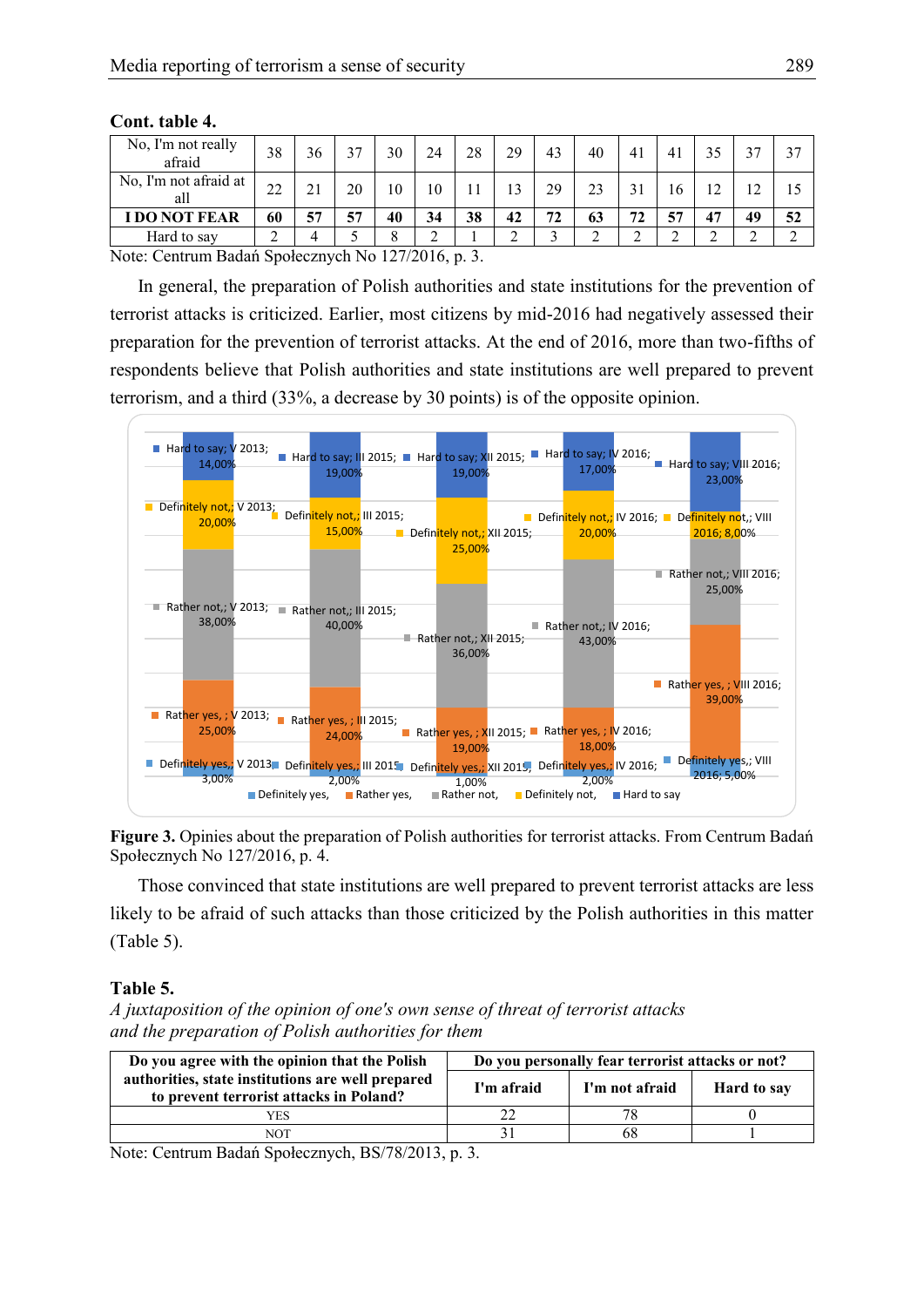A comparison of the research results from 2010 and 2014 shows which of them currently arouse greater fears than previously and which are considered less real. As less real today than two years ago, the threat of a serious financial and economic crisis in Europe is perceived. The concerns about the threat to the country's energy security, the development of extreme political movements, the terrorist attack and the outbreak of the epidemic have also decreased. More than two years ago, the fall of the government and the loss of sovereignty by Poland seem to be more real today (Table 6).

#### **Table 6.**

#### *Factors threatening the security of citizens in 2013*

| What do you think, what and to what extent can it presently and in                            | <b>XII 2011</b>                | XII 2013 |
|-----------------------------------------------------------------------------------------------|--------------------------------|----------|
| the near future pose a real threat to the security of Poland?                                 | Medium on a scale from 0 to 10 |          |
| Growing poverty, bad living conditions of people                                              | 6,41                           | 6,36     |
| Demographic collapse, an aging population                                                     |                                | 6,33     |
| Anxieties and social protests                                                                 | 5,87                           | 5,63     |
| Theft of confidential data from computers of state institutions,                              | 5,05                           |          |
| enterprises, banks                                                                            |                                | 5,29     |
| Crime growth in Poland                                                                        | 5,4                            | 5,22     |
| Strenghtening of Russia's influence in the countries of former USSR                           |                                | 4,99     |
| The development of organized crime, mafia activity                                            | 5,03                           | 4,9      |
| A serious financial and economic crisis in Europe, in the world                               | 6,43                           | 4,8      |
| The development of the activity of political organizations that spread<br>extreme views       | 4,92                           | 4,52     |
| Serious conflicts between various social groups in Poland                                     | 4,52                           | 4,51     |
| Permanent slowdown in the pace of economic growth in Poland                                   |                                | 4,32     |
| A serious armed conflict outside Poland, the consequences of which                            |                                |          |
| may also affect our country                                                                   |                                | 4,24     |
| Bankruptcy of the country, Poland's inability to pay its liabilities                          |                                | 3,98     |
| Threat to the country's energy security – shortages in the supply of<br>electricity and fuels | 4,67                           | 3,92     |
| The fall of the government in Oland, political chaos                                          | 3,25                           | 3,79     |
| Ecological catastrophe, dangerous changes in the natural envirionment                         | 3,76                           | 3,76     |
| Terrorist attack in Ooland                                                                    | $\overline{3,5}$               | 3,14     |
| The spread of an infectious disease, an epidemic                                              | 3,49                           | 3,12     |
| The breakup of the EU, conflicts between European contries                                    |                                | 3,02     |
| The weakening of the cooperation of countries belonging to NATO,                              |                                | 2,5      |
| the disintegration of NATO                                                                    |                                |          |
| Military attack on the territory of Poland                                                    | 2,02                           | 2,11     |
| Loss of sovereignty, independence of Poland                                                   | 1,47                           | 1,92     |
| Nuclear attack on the territory of Poland                                                     | 1,67                           | 1,56     |

Note: Centrum Badań Społecznych, No 18/2014, s. 3.

The respondents' opinions on Poland's preparations for action in emergency and unexpected situations are now slightly more crystallized than two years ago, but not much has changed in this respect. In the opinion of 2014, Poland is not well prepared to react in sudden, unexpected situations. Over half of the respondents express concerns about the preparation of our country for action in the event of a natural disaster (59%), ecological disaster (53%) or military attack (53%). The readiness to act in the situation of a terrorist attack is slightly less critical (47% negative ratings). Perhaps this is due to the conviction that today – in the age of combating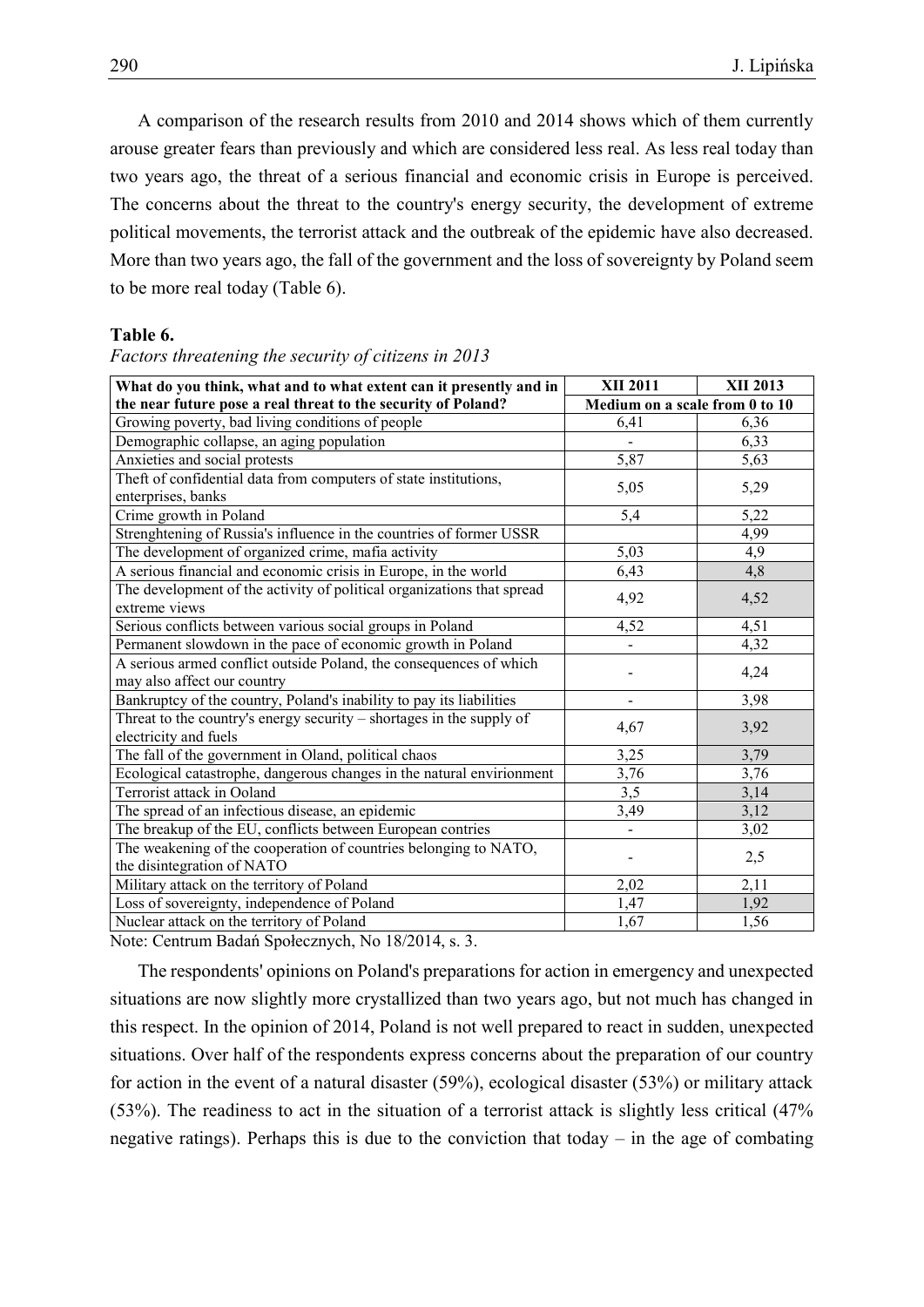terrorism – the services responsible for the security of the country are particularly sensitive to such threats (Figure 4).



**Figure 4.** Opinions on the preparation of Polish authorities for internal and external threats. From Centrum Badań Społecznych, No 18/2014, p. 11.

## **5. Conclusion**

The above research shows that it is not important in what context the society will discuss the phenomenon of terrorism - it is important that it will appear in the public forum that it will cease to be an "internal matter" of any entity. At the same time, it must be emphasized that publicizing the terrorist attacks by the media has a particular aspect. Reports of terrorist attacks increase viewership, but no media action is able to gain significant public support for the cause in which they are carried out, although there are cases where governments undergo terrorist pressure (Liedel, 30.10.2012).

It is worth noting that this classic model of terrorism is only found in countries with a democratic system of government, and practically impossible in non-democratic states.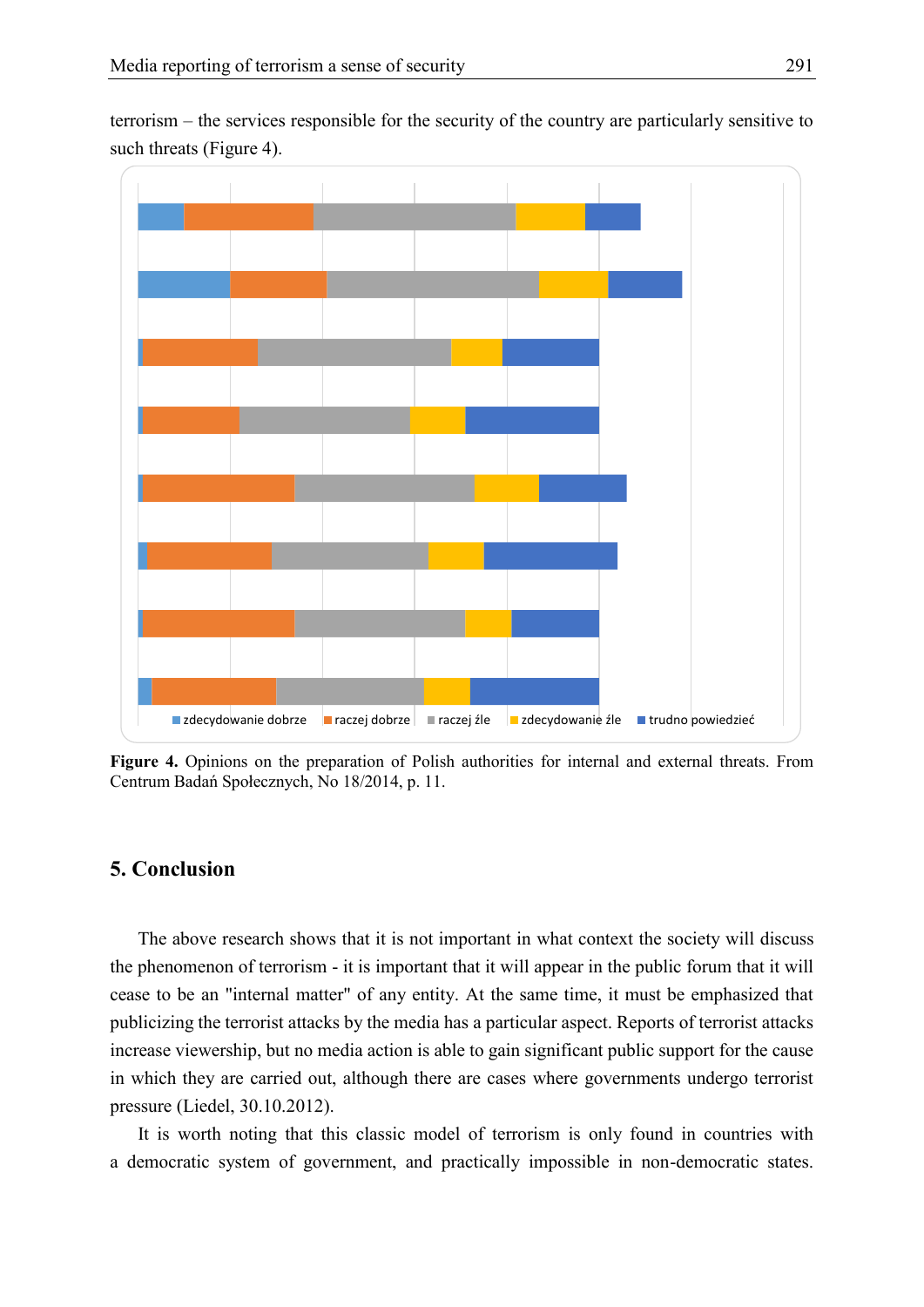Politicians very often commit to appearing on television in a crisis situation associated with a terrorist attack (Liedel, 30.10.2012). They feel obliged to provide information, comment and respond to questions that arise on the part of journalists. These actions do not necessarily serve a good cause. They often help terrorists in this way. Also repeated criticism of the authorities' actions, uttered by non-specialist journalists in the field of combating terrorism, affects public opinion, which in turn has an unfavorable impact on the government's actions, for example to free the hostages (Hoffman<sup>,</sup> 1999, Czepik, et al 31.10.2012). Terrorist activities must be characterized by a significant psychological effect and a high social and media response – only then can a given terrorist act be effective. Calling a reaction in a much wider social group is always the essence of any terrorist operation, regardless of its nature and specificity (Otlowski, 31.10.2012).

It can be noticed that information on terrorist attacks, eg April 2016 or attack in Brussels or December 2015 – after attacks in Paris), the feeling of insecurity and the threat of terrorism is growing, such as the NATO summit or World Youth Day, which took place The Polish authorities' perception of security, which had previously been negatively assessed in general, changed significantly in Poland and proceeded smoothly. The feeling of security also increased and the feeling of threat from terrorism decreased.

## **Bibliography**

- 1. Białek, T. (2005). *Terroryzm. Manipulacja strachem*. Warszawa: Wydawnictwo Studio EMKA.
- 2. Czepik, D. (12.10.2012). *Terroryzm w mediach, główne problemy,* http://www.psz.pl/Dorota-Czepik-Terroryzm-w-mediach-glowne-problemy/Str-2.
- 3. Goban-Klas, T., Lipnik, W. (1999). Komunikowanie masowe. W Z. Bokszański (red.), *Encyklopedia socjologii* (ss. 40-40) Warszawa: Oficyna Naukowa.
- 4. Griffin, E. (2003). *Podstawy komunikacji społecznej.* Gdańsk: Gdańskie Wydawnictwo Psychologiczne.
- 5. Hoffman, B. (1999). *Oblicza terroryzmu.* Warszawa: Wyd. Politeja.
- 6. Hoffman, B. (30.05.2009). *A Form of Psychological Warfare*. http://usinfo.state.gov.
- 7. Liedel, K. (30.10.2012). *Wolne media a terroryzm,* http://www.liedel.pl/?p=57).
- 8. NATO (21.11.2011), http://www.nato.int/docu/review/2008/07/VID\_JAMIE\_SHEA/PL/ index.htm.
- 9. *Opinie o bezpieczeństwie narodowym* (Raport nr BS/18/2014) (2014). Warszawa: Wyd. Centrum Badań Społecznych.
- 10. Otlowski, T. (31.10.2012). *Psychologiczne aspekty terroryzmu,* http://www.psz.pl/tekst-20770/Tomasz-Otlowski-Psychologiczne-aspekty-terroryzmu.